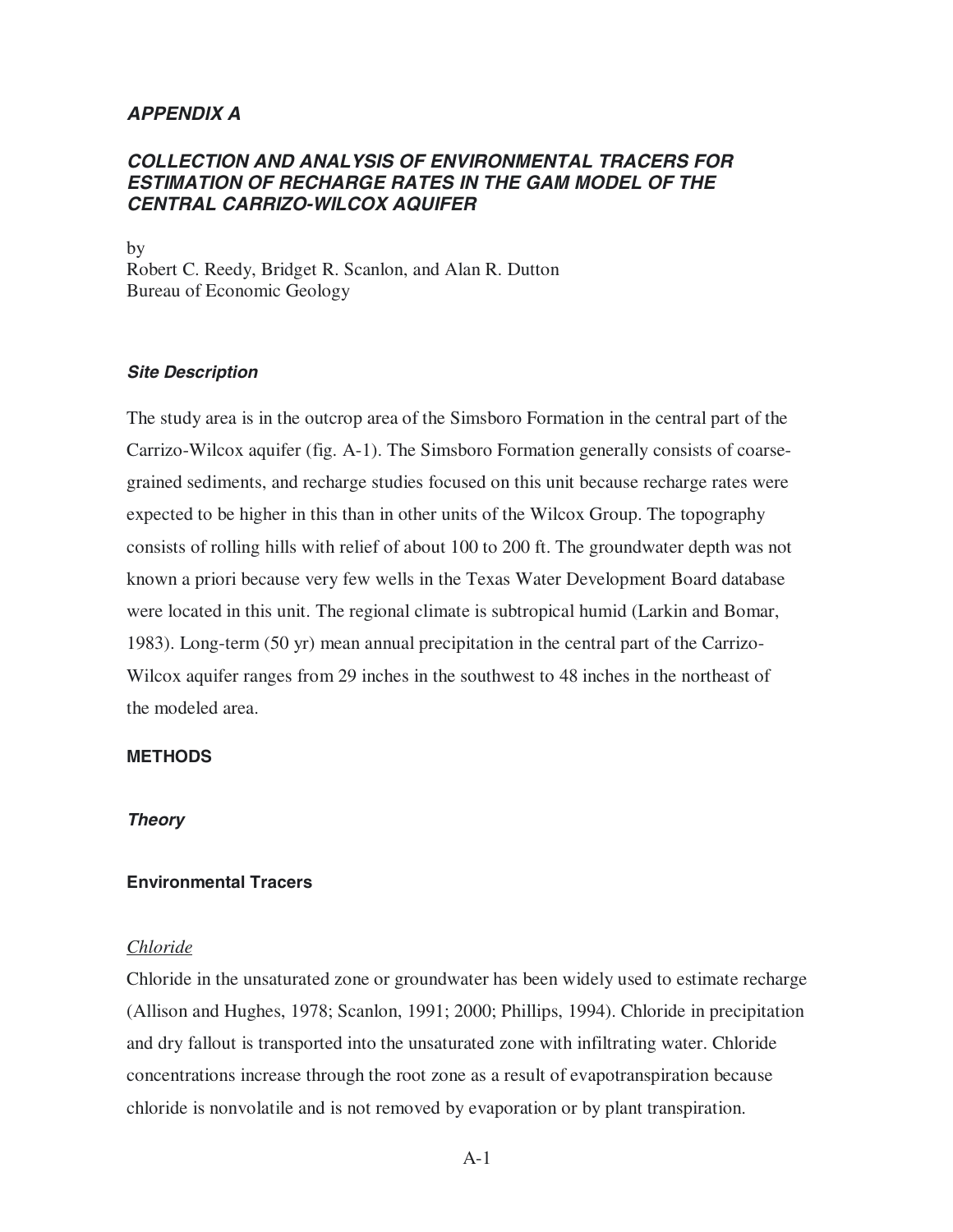

Figure A-1. Locations of boreholes installed to sample chloride in the unsaturated zone and tritium and tritium/helium in the groundwater. Shaded area represents outcrop of the Carrizo-Wilcox aquifer.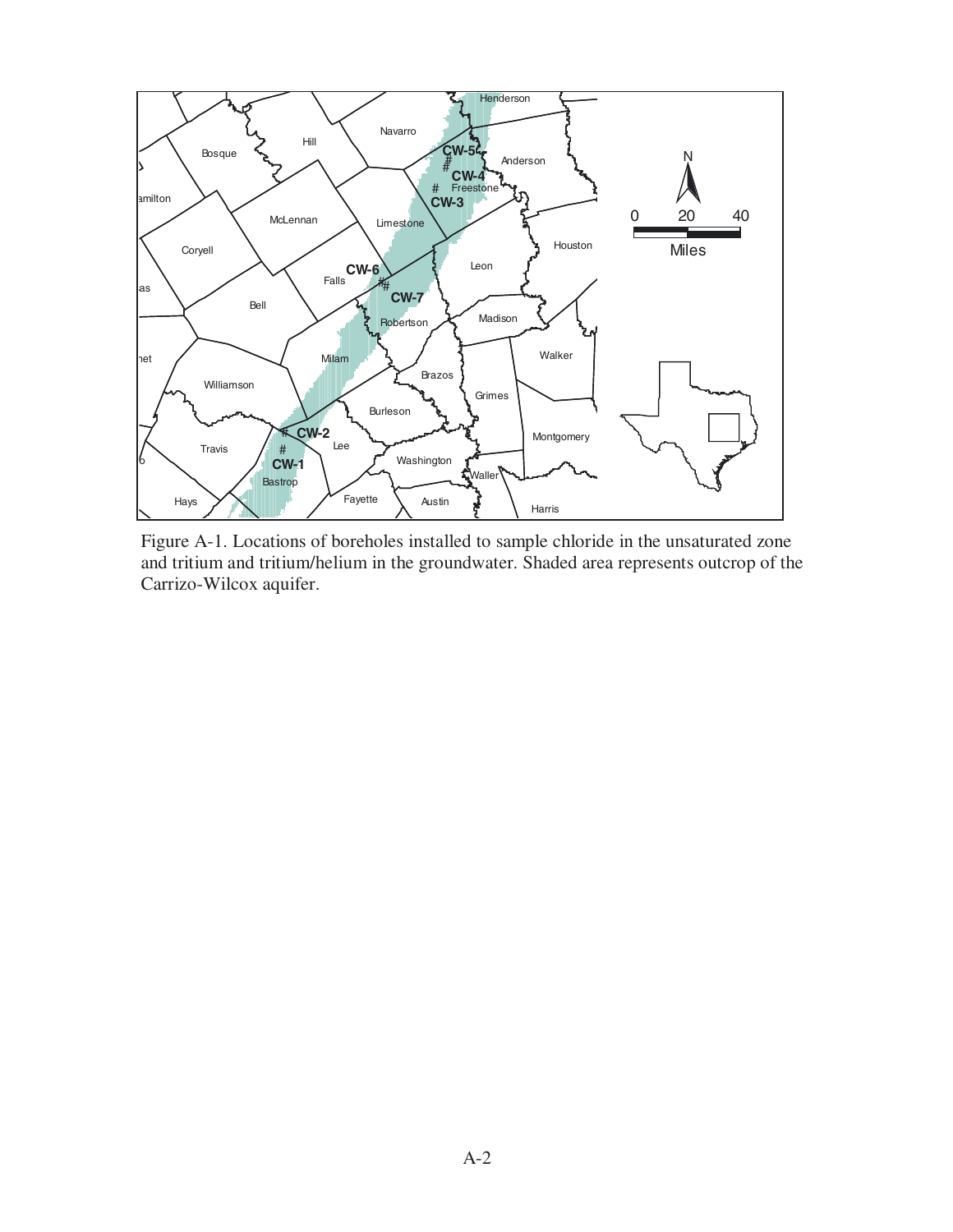Below the root zone chloride concentrations should remain constant if recharge rates have not varied over time. Qualitative estimates of relative recharge rates can be estimated using chloride concentrations if precipitation and dry fallout are the only sources of chloride to the subsurface. Chloride concentrations are inversely related to recharge rates: low chloride concentrations indicate high recharge rates because chloride is flushed out of the system, whereas high chloride concentrations indicate low recharge rates because chloride accumulates as a result of evapotranspiration. Quantitative estimates of recharge can also be calculated using the chloride mass balance approach, which balances chloride input (precipitation and dry fallout, *P*) times the chloride concentration in precipitation  $(C_p)$  with chloride output (recharge rate times chloride concentration in the unsaturated zone pore water or groundwater ( $C_{u\bar{z}}$  or  $C_{gw}$ ):

$$
PC_p = RC_{uz} = RC_{gw} \qquad R = \frac{PC_p}{C_{uz}} = \frac{PC_p}{C_{gw}} \qquad (1)
$$

The age of the pore water at any depth in the unsaturated zone can also be estimated by dividing the cumulative mass of chloride from the surface to the depth of interest by the chloride input. There are many assumptions associated with the chloride mass balance approach: one-dimensional, vertically downward, piston water movement, no surface runoff, and no subsurface sources or sinks of chloride. The validity of these assumptions is difficult to determine; however, the sandy soils in the Simsboro Formation should result in predominantly piston flow and negligible runoff. This coarse-grained unit is expected to have no connate water from original marine deposition of these sediments; however, this assumption would not be valid for the low-permeability units in the Carrizo-Wilcox aquifer, such as the Hooper and Calvert Bluff Formations.

The chloride input to the system was estimated from chloride deposition in precipitation from the National Atmospheric Deposition Program (NADP, http://nadp.sws.uiuc.edu/). Data from seven stations in the immediate vicinity of the study area were interpolated. Chloride concentrations reported by the NADP represent wet precipitation and do not include any dry deposition. To account for dry deposition, chloride concentrations from NADP were increased by a factor of two, which was suggested Izbicki (personal communication, 2001). Because the uncertainties in the CMB approach are greater than the spatial variability in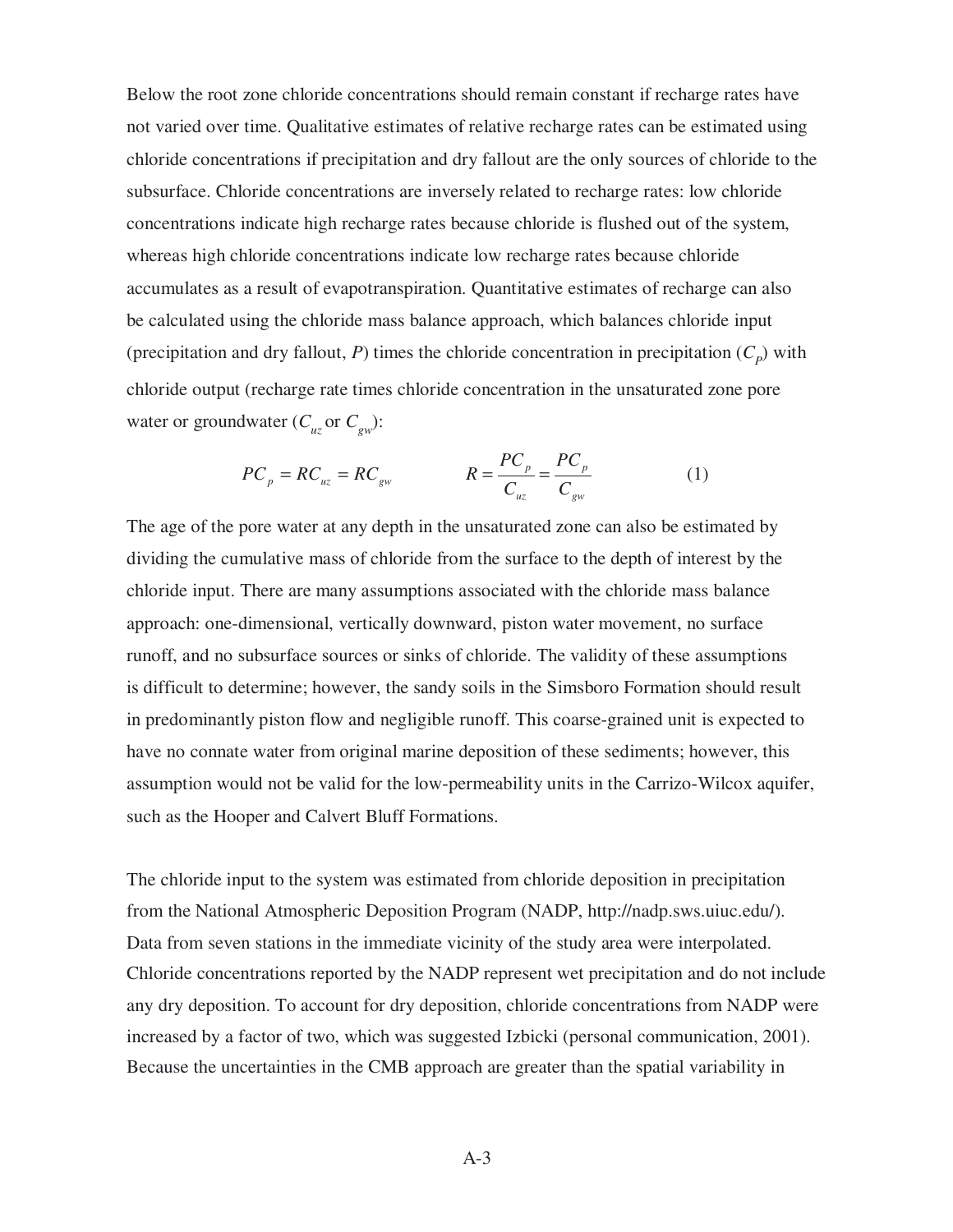chloride input, an average value of chloride input (0.9 mg/L) was used for the entire study area. An average value of precipitation (37.4 inches) was also used in the analysis.

#### *Tritium*

Historical tracers or event markers, such as bomb-pulse tritium  $({}^{3}H)$ , have been used widely in the past to estimate recharge (Egboka and others, 1983; Robertson and Cherry, 1989). Tritium is used to trace water movement because it is part of the water molecule. Tritium is a radioactive isotope of hydrogen with a half-life of 12.32 yr. Tritium occurs naturally in the atmosphere and enters the subsurface primarily through precipitation. Tritium fallout increased as a result of atmospheric nuclear testing that began in the early 1950s and peaked in 1963 (fig. A-2). The presence of bomb-pulse tritium in groundwater indicates that a component of the groundwater is young  $(<$   $\sim$  50 yr old). Bomb-pulse  ${}^{3}$ H concentrations have been greatly reduced as a result of radioactive decay; therefore, the use of <sup>3</sup>H to date groundwater is generally being replaced by the use of tritium/helium-3  $(^{3}H/^{3}He)$ . Tritium decays to the noble gas helium-3. Tritium and tritiogenic helium-3 combined behave as a nondecaying tracer, and the ratio of  ${}^{3}$ He to  ${}^{3}$ H can be used to estimate the age of the groundwater (age being defined as the time since water entered the saturated zone):

$$
t = -\frac{1}{\lambda} \ln \left[ 1 + \frac{{}^3He_{\text{trit}}}{{}^3H} \right]
$$
 (2)

where  $\lambda$  is the decay constant (ln 2/t<sup>1/2</sup>; 0.05626),  $t^{1/2}$  is the <sup>3</sup>H half-life (12.32 yr), and <sup>3</sup>He<sub>trit</sub> is tritiogenic  ${}^{3}$ He. Use of this equation assumes that the system is closed (does not allow  ${}^{3}$ He to escape) and is characterized by piston flow (no hydrodynamic dispersion). The age of the water at the sampling point can then be used to determine the water velocity from the water table to the midpoint of the well screen depth. The recharge rate can then be calculated by dividing the velocity by the average porosity of the sediments.

### **Field and Laboratory Methods**

#### **Water Content and Chloride**

Boreholes were installed primarily in open fields that the landowners claimed had been cleared for at least 40 yr. Seven boreholes were drilled in outcrop areas of the Carrizo-Wilcox aquifer in Bastrop, Lee, Robertson, and Freestone Counties (fig. A-1,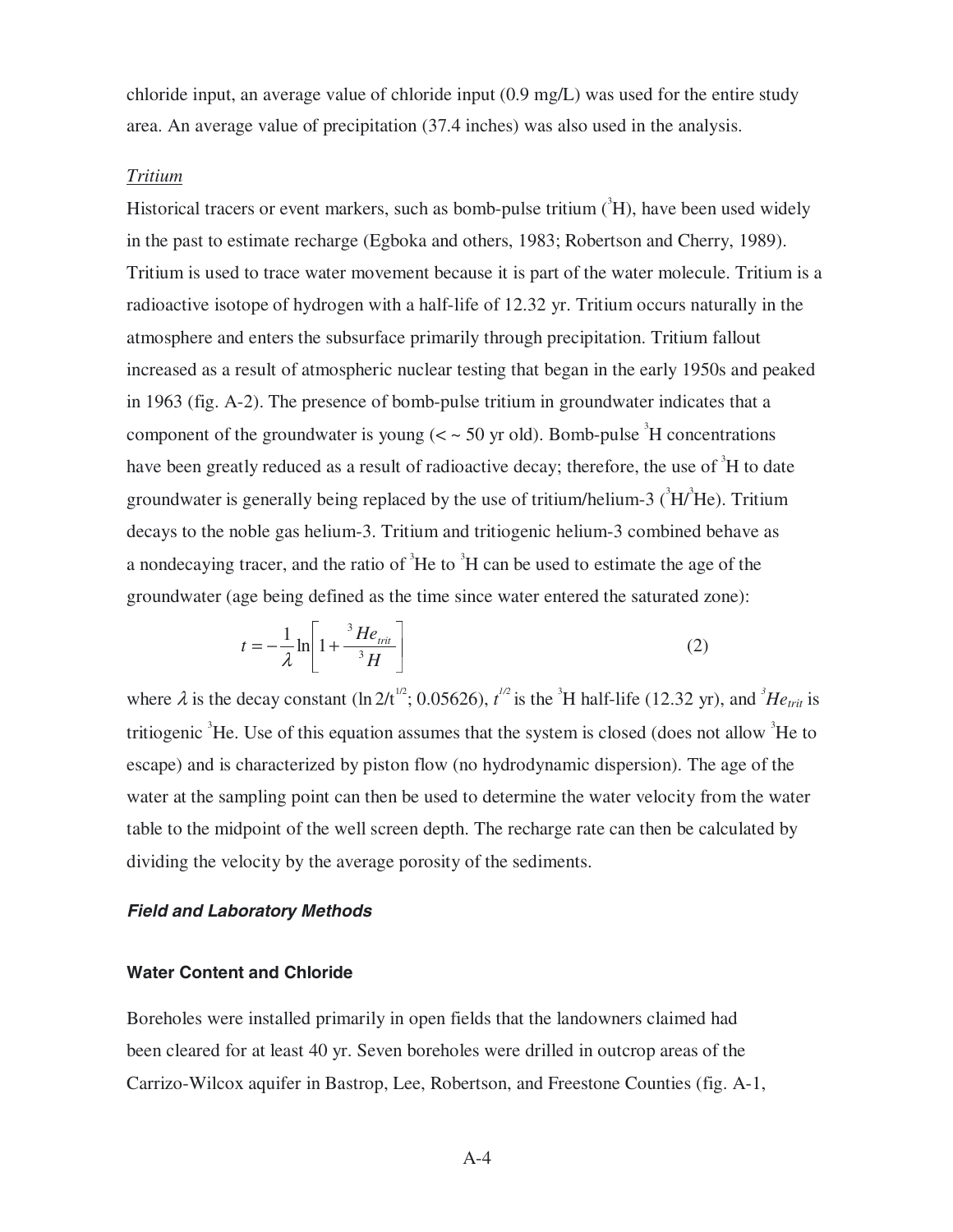

Figure A-2. Average annual atmospheric tritium fallout for Ottawa, Ontario.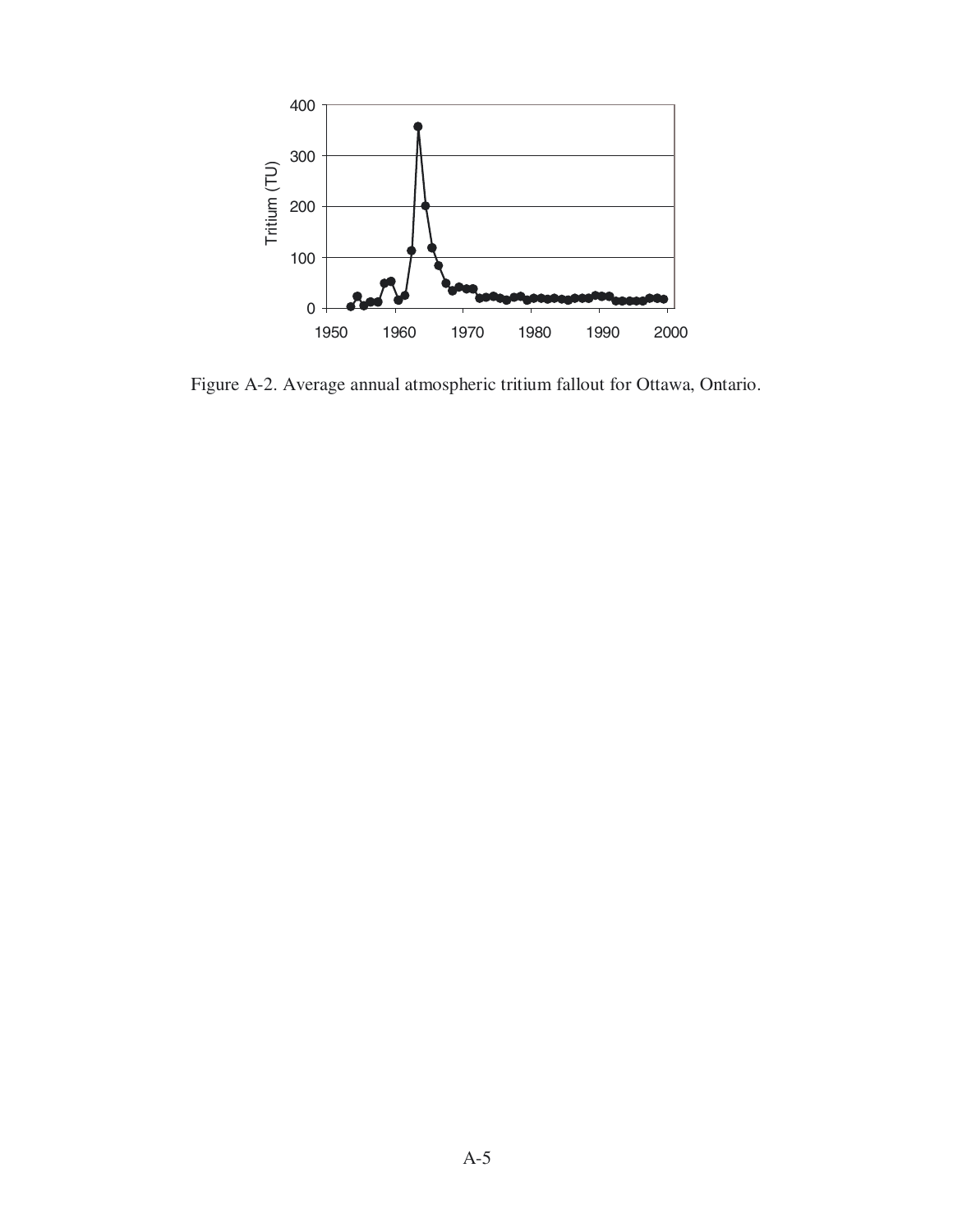table A-1). The boreholes were drilled with a hollow-stem auger without any drilling fluid, and samples were collected with a split spoon. Sediment samples were collected for laboratory measurement of water content and chloride concentrations. Gravimetric water content was measured in the laboratory by oven drying samples at  $105^{\circ}$ C for 24 to 72 hr. To determine chloride content, double-deionized water was added to the dried sediment sample in a 1:1 ratio by weight. Samples were agitated on a reciprocal shaker for 4 hr. The supernatant was centrifuged and filtered through 0.45-µm filters. Chloride was analyzed by ion chromatography (detection limit 0.1 mg/L) at the New Mexico Bureau of Mines. Chloride concentrations are expressed as mg Cl per L of pore water.

#### **Tritium and Tritium/Helium**

Groundwater samples were collected from all seven wells for tritium analysis and from three wells for tritium/helium analysis. The samples for tritium analysis were collected through the drill stem and stored in 1-L bottles with polyseal caps. These samples were sent to the University of Miami Tritium Laboratory (http://www.rsmas.miami.edu) for tritium analysis using gas proportional counting with enrichment. Selection of the three wells for tritium/helium analysis was based on relatively shallow depths to unconfined groundwater (<50 ft). Wells were completed for tritium/helium sampling by inserting PVC pipe (2-inch ID) inside the drill stem, with screen lengths varying from 0.75 to 1.5 ft at the well bottom. The drill stem was pulled back to the surface and 20/40-sieve sand was packed around the well screens. The well annulus was backfilled to above the water table with cuttings, and a 5-ft-thick bentonite grout plug was installed. A 10-inch ID PVC pipe section 8 ft long was installed over the well pipe, and cuttings were backfilled to the ground surface. The ground surface around the wellhead was covered with a plywood plate, mounded with cuttings, and caps were installed on both the well and the outer protective PVC pipes. Well development was accomplished by surge-pumping until there was no visible sediment in the produced water. Water samples were pumped to the surface using a submersible pump (Redi-Flo 2, Grundfos Pumps Corp., Olathe, KS) that was connected to 3/16-inch ID plastic tubing. Flow rates ranged from approximately 0.2 to more than 2 gallons per minute during sampling. Approximately three well-bore volumes of water were produced prior to sample collection. Water samples for helium analysis were collected in copper tubes (3/8-inch ID),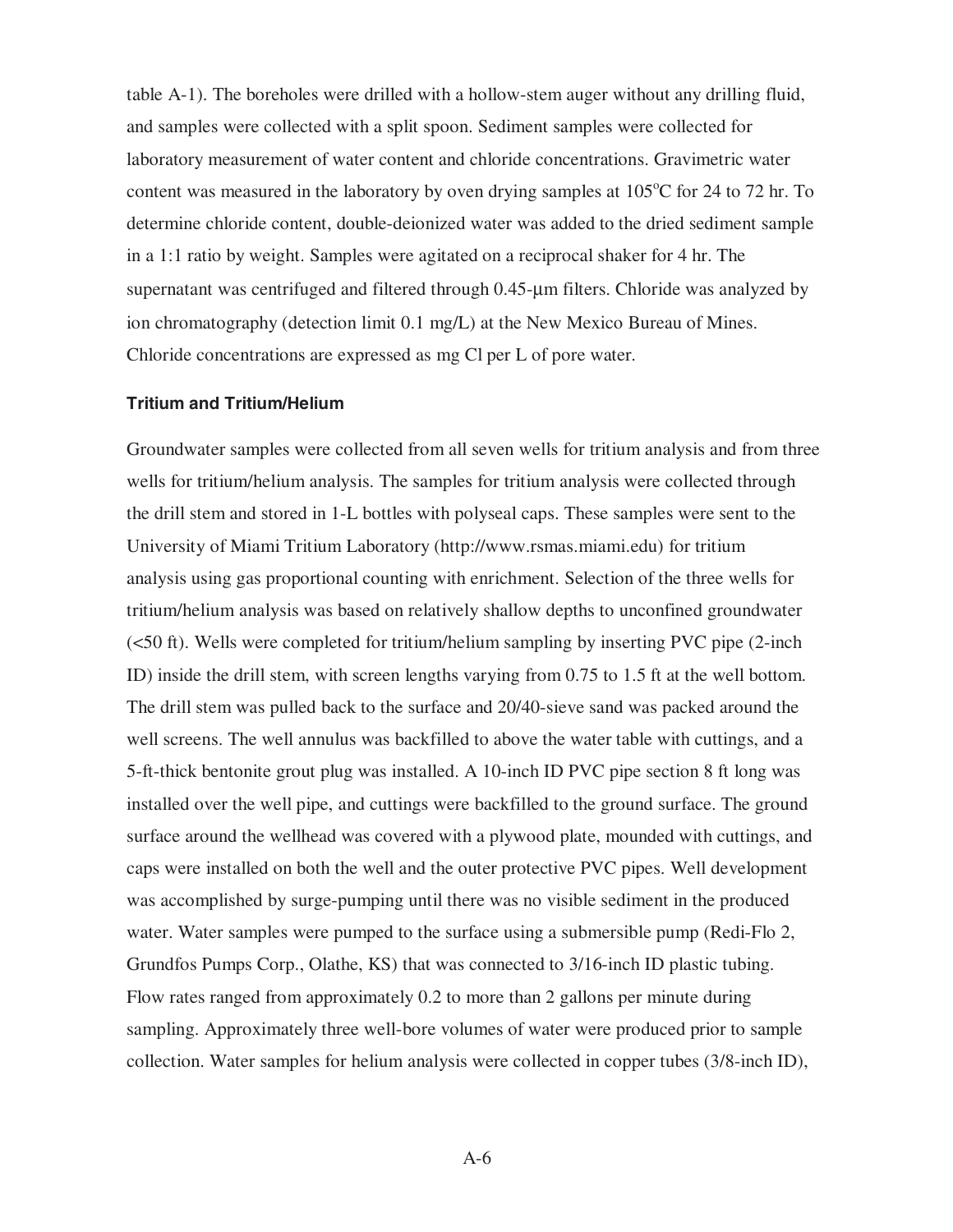|                 |                |          |            | Date     | Elevation         | Total<br>depth | <b>Static</b><br>water level | No. of Cl |
|-----------------|----------------|----------|------------|----------|-------------------|----------------|------------------------------|-----------|
| <b>Borehole</b> | County         | Latitude | Longitude  | drilled  | (f <sup>t</sup> ) | ft bls)        | $({\rm ft bls})$             | samples   |
| $CW-1$          | <b>Bastrop</b> | 30.2917  | $-97.3056$ | 2/6/2002 | 495               | 103.8          | 74.80                        | 37        |
| $CW-2$          | Lee            | 30.3872  | $-97.2911$ | 3/4/2002 | 578               | 53.3           | 43.25                        | 30        |
| $CW-3$          | Freestone      | 31.6892  | $-96.2917$ | 3/5/2002 | 505               | 53.7           | 41.30                        | 28        |
| $CW-4$          | Freestone      | 31.8006  | $-96.2139$ | 3/6/2002 | 400               | 38.8           | 24.80                        | 26        |
| $CW-5$          | Freestone      | 31.8389  | $-96.1992$ | 3/7/2002 | 395               | 18.5           | 10.50                        | 15        |
| $CW-6$          | Robertson      | 31.1850  | $-96.6503$ | 3/8/2002 | 485               | 48.6           | 37.35                        | 25        |
| $CW-7$          | Robertson      | 31.1689  | $-96.6281$ | 3/9/2002 | 485               | 78.5           | 76.70                        | 33        |

Table A-1. Location of sampled boreholes, property owners, dates drilled, borehole depth, static water level below land surface (bls), and number of chloride samples collected in the unsaturated zone.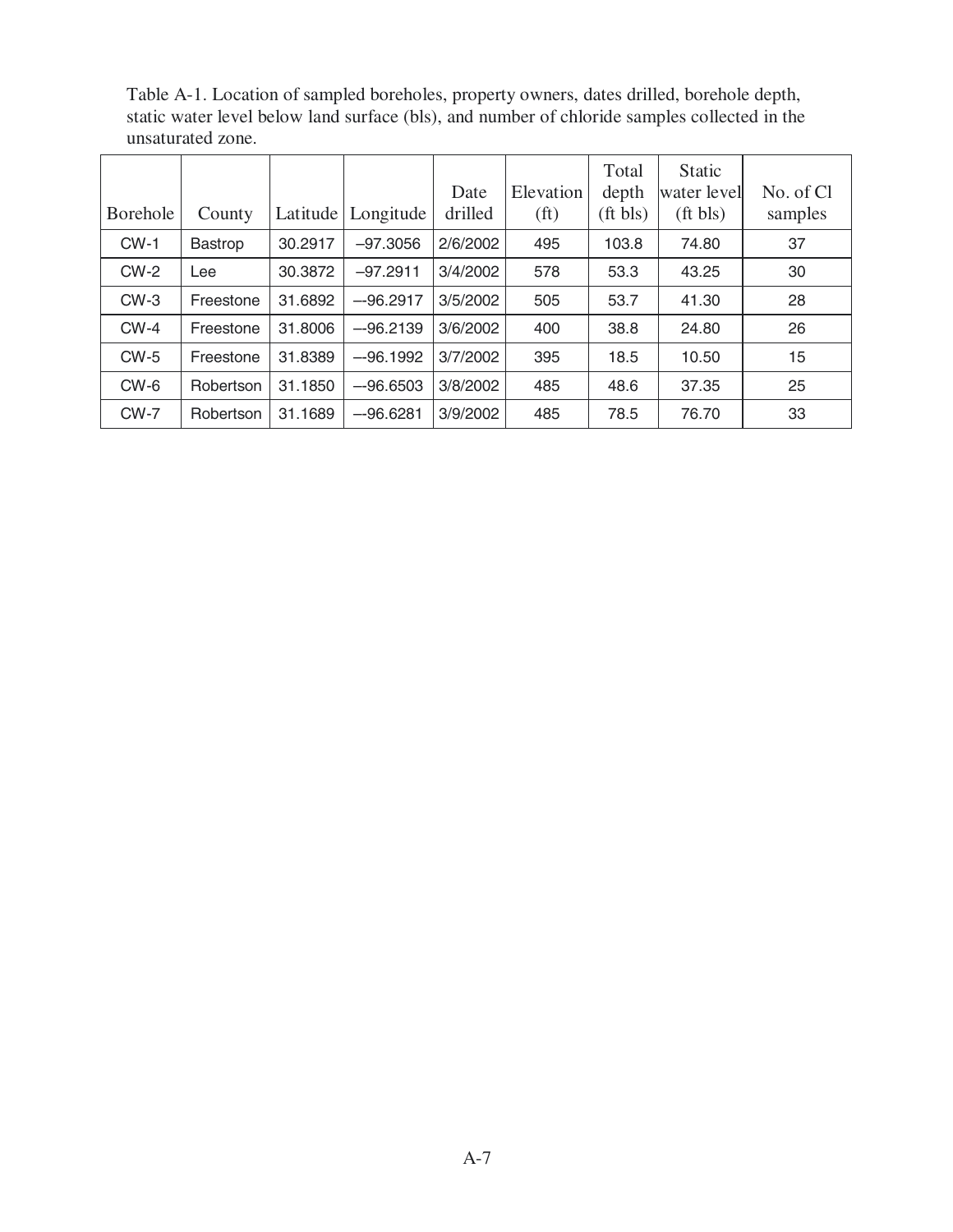with a down-stream valve used to apply back pressure on the pump to ensure that dissolved gases remained under pressure in the sample. Finally the copper tubes were sealed at both ends with refrigeration clamps while under pressure. A total of four samples, each containing approximately 18 mL, were collected at each site.

Helium concentrations in the samples were measured at the University of Utah. Water vapor and  $CO_2$  were removed initially at  $-95^{\circ}\text{C}$  and  $-195^{\circ}\text{C}$ , respectively. Then N<sub>2</sub> and O<sub>2</sub> were removed by reaction with Zr-Al alloy, and Ar and Ne were adsorbed onto activated charcoal at  $-195^{\circ}$ C and at  $-233^{\circ}$ C, respectively. Helium isotope ratios ( ${}^{3}$ He/ ${}^{4}$ He) and concentrations were analyzed on a VG 5400 rare-gas mass spectrometer. <sup>3</sup>He/<sup>4</sup>He ratios are reported relative to the atmospheric ratio  $(R_{air})$  using air helium as the absolute standard.

### **RESULTS**

#### **Water Content and Chloride Concentrations**

The average water content in each of the profiles was not highly variable and ranged from 0.13 to 0.18 g/g (fig. A-3, table A-2). Minimum water contents ranged from 0.04 to 0.08 g/g. Maximum water contents ranged from 0.22 to 0.40 g/g and indicate that in some areas the sediments were close to saturation. Although the texture of the sediments was not analyzed in the laboratory, spatial variability in water content could be qualitatively related to variations in texture from core descriptions. Water contents were highest near the water table in most profiles.

Average chloride concentrations in the unsaturated zone ranged from 23 to 519 mg/L (fig. A-3, table A-2). Variability in mean chloride concentrations was high locally, as shown by differences in mean concentrations in CW1 and CW2 and in CW3, CW4, and CW5. Chloride concentrations were also highly variable within each profile as shown by differences in maximum and minimum concentrations (table A-2). There was no systematic variation in chloride concentrations with depth. Recharge rates were calculated for the portion of the profiles that generally represented the last 50 yr where possible. In some cases recharge rates were so low that a 50-yr section corresponded to a very narrow depth interval.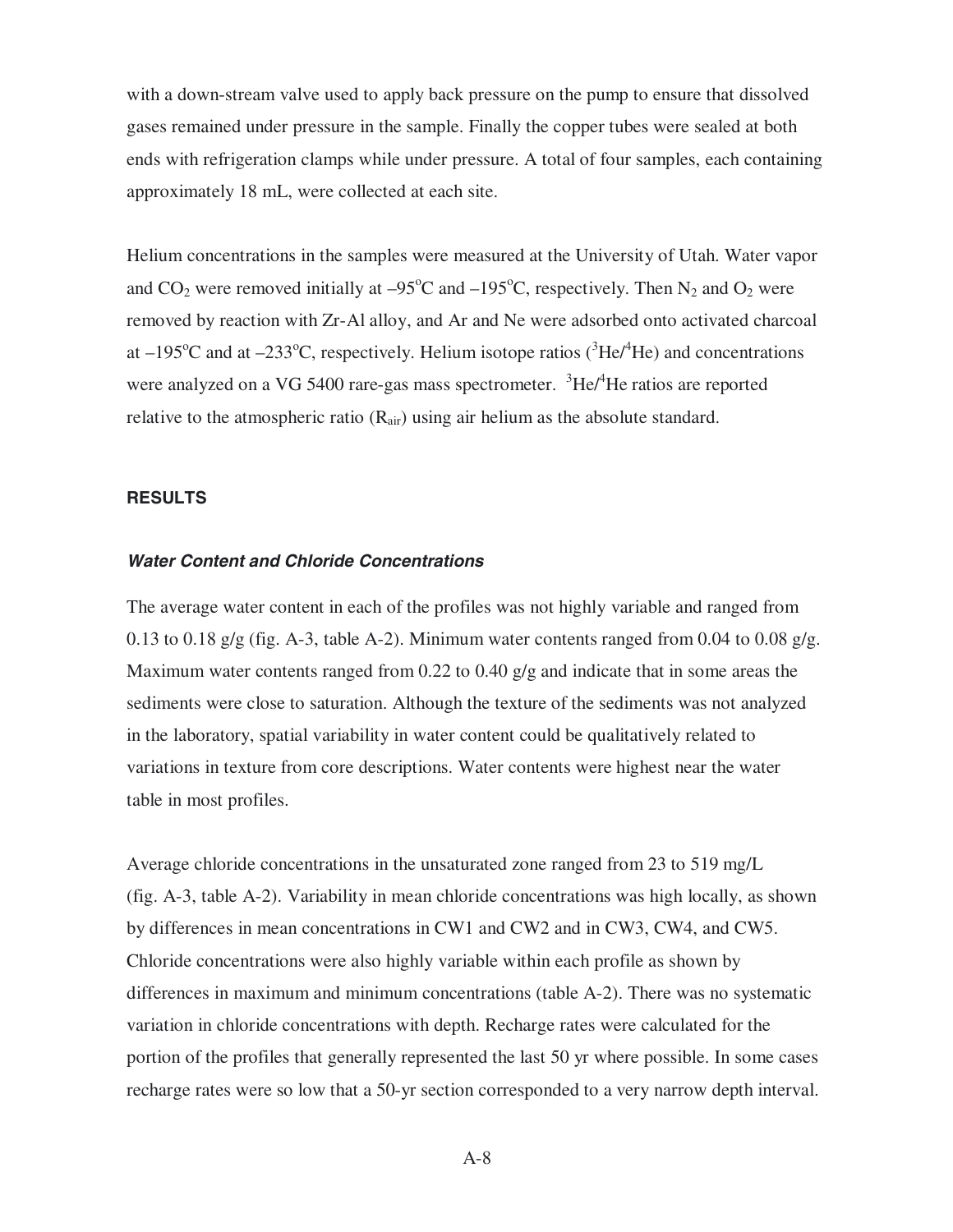

Figure A-3. Water content (weight basis) with depth.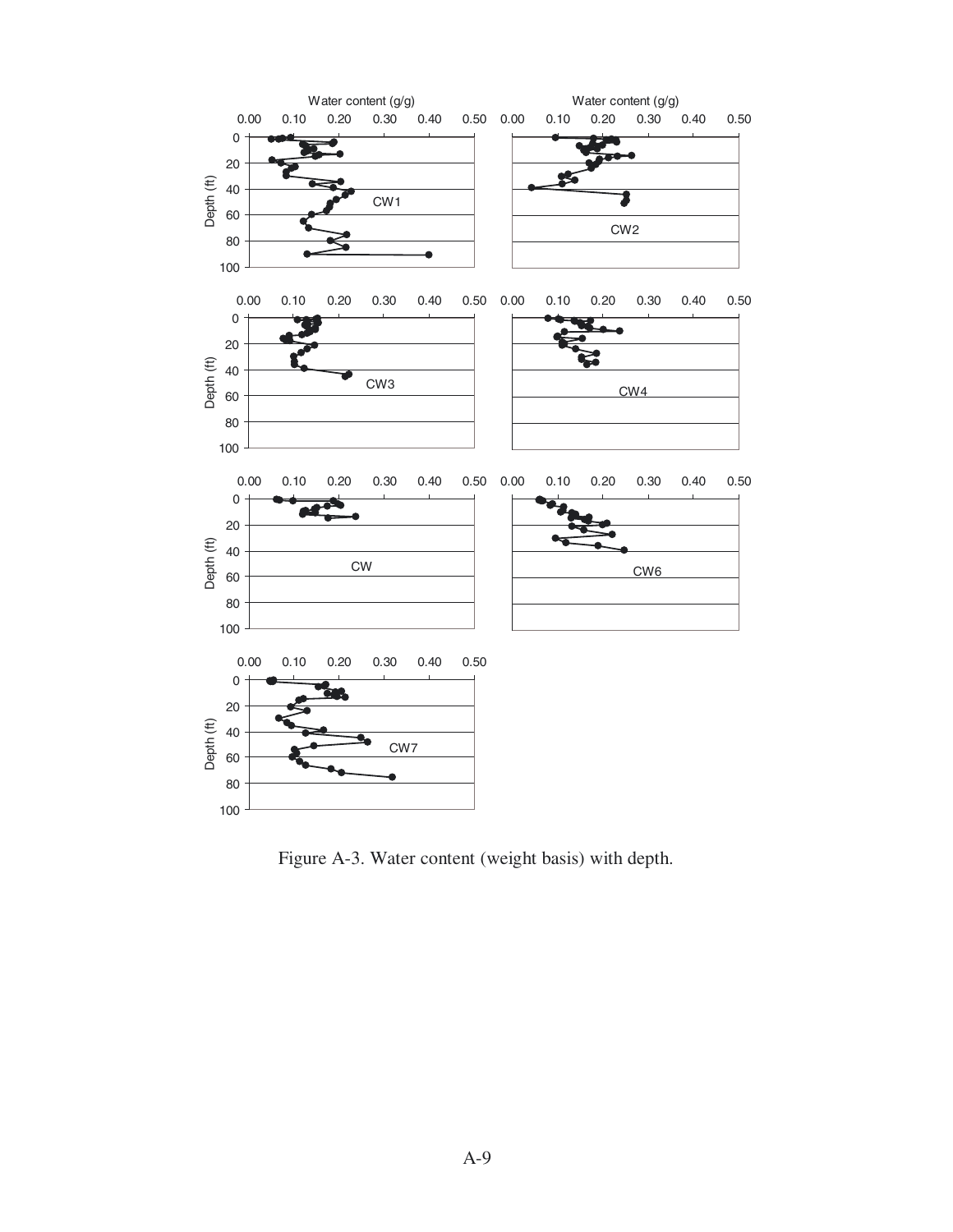| Chronice Concentrations, Chronice Concentrations in groundwater (gw) and associated recharge rates,<br>and age of the chloride profile. |                           |      |      |                       |      |      |                               |                        |              |          |  |  |
|-----------------------------------------------------------------------------------------------------------------------------------------|---------------------------|------|------|-----------------------|------|------|-------------------------------|------------------------|--------------|----------|--|--|
| <b>BH</b><br>no.                                                                                                                        | Water content uz<br>(g/g) |      |      | Chloride uz<br>(mg/L) |      |      | Rec<br>(uz)                   | C <sub>1</sub><br>(gw) | Rech<br>(gw) | Age base |  |  |
|                                                                                                                                         | mean                      | min. | max. | mean                  | min. | max. | $\frac{\text{in}}{\text{yr}}$ | (mg/L)                 | (in./yr)     | (yr)     |  |  |
| $CW-1$                                                                                                                                  | 0.21                      | 0.08 | 0.34 | 245                   | 10   | 1907 | 0.79                          | 180                    | 0.20         | 2815     |  |  |
| $CW-2$                                                                                                                                  | 0.18                      | 0.04 | 0.26 | 23                    | 11   | 37   | 1.42                          | 25                     | 1.34         | 110      |  |  |
| $CW-3$                                                                                                                                  | 0.13                      | 0.08 | 0.22 | 35                    | 12   | 125  | 1.02                          | 5                      | 6.22         | 112      |  |  |
|                                                                                                                                         |                           |      |      |                       |      |      |                               |                        |              |          |  |  |

CW-4 | 0.14 | 0.08 | 0.24 | 259 | 51 | 1131 | 0.24 | 32 | 1.06 | 846 CW-5 | 0.15 | 0.06 | 0.24 | 325 | 145 | 684 | 0.20 | 22 | 1.54 | 360

CW-6 | 0.13 | 0.06 | 0.25 | 239 | 72 | 560 | 0.20 | 33 | 1.02 | 700 CW-7 | 0.14 | 0.05 | 0.32 | 518 | 52 | 2206 | 0.20 | 107 | 0.31 | 2480

Table A-2. Water content, chloride concentration, and recharge (rech) based on unsaturated zone (uz) chloride concentrations, chloride concentrations in groundwater (gw) and associated recharge rates,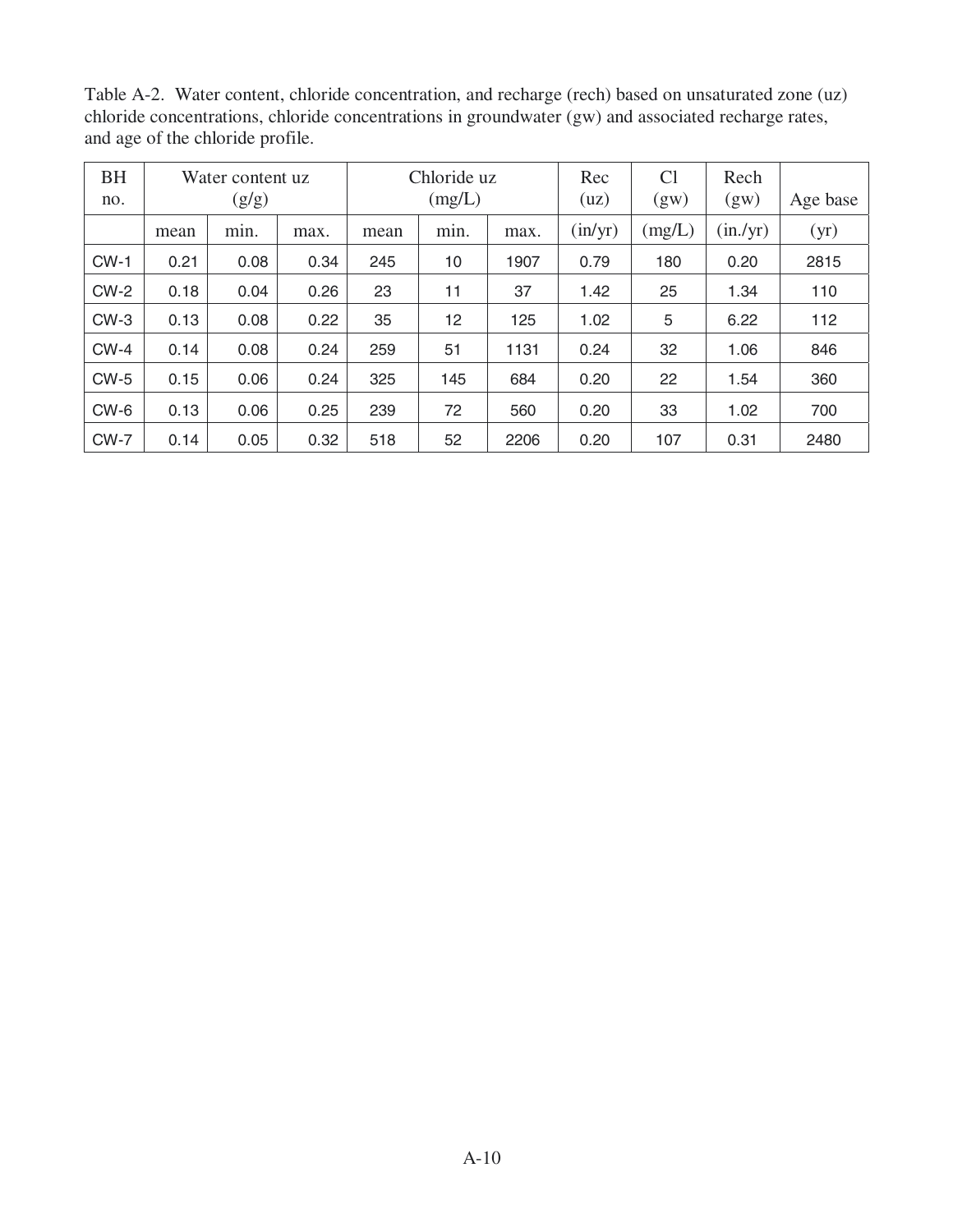Recharge rates generally ranged from 0.2 to 1.4 inch/yr. The time required for chloride to accumulate in each profile ranged from 110 to 2,815 yr.

Groundwater chloride concentrations were generally lower than those in the unsaturated zone (5 to 180 mg/L) (tables A-2, A-3). Recharge rates based on the chloride mass balance approach ranged from 0.2 to 6.2 inches/yr. Recharge rates based on groundwater chloride were generally higher than those based on unsaturated zone chloride (CW3-CW6). In some cases; however, the recharge rates from the two data sets were similar (CW2, CW7). The lower recharge rate calculated for CW1 may not be representative of recharge in this area because groundwater was confined in this well. In addition, the low recharge rate for CW7 may reflect additional chloride from connate water because clay content was high in this borehole. The higher recharge rate at CW3 may represent focused recharge from ponded conditions because water was ponded in the vicinity of the borehole during drilling. Therefore, representative recharge rates based on groundwater chloride concentrations range from 1 to 1.5 inch/yr. The generally higher recharge rates based on groundwater chloride relative to unsaturated zone chloride are considered more representative of the regional system, whereas the unsaturated-zone data indicate that locally recharge rates are lower. Preferential flow may also result in lower chloride concentrations in the groundwater relative to the unsaturated zone.

## **Groundwater Tritium and Tritium/Helium**

Groundwater tritium concentrations ranged from 0.76 to 3.57 TU (table A-4). These tritium levels were much greater than the detection limit for tritium  $(-0.2 \text{ TU})$  and indicate that a component of the water was recharged in the last 50 yr. Tritium/helium was also used to date the water in wells CW3, CW4, and CW6. There were problems with analysis of  $3$ He in water samples from CW6. <sup>3</sup>He concentrations were low in well CW3 and much higher in well CW4. The low  ${}^{3}$ He concentrations in CW3 indicate a short residence time of the water of 2.2 yr, whereas the much higher  $3$ He concentrations in CW4 indicate a residence time of 21.4 yr. The times represent the time of  ${}^{3}$ He accumulation since it was isolated from the unsaturated zone. Water velocities were calculated by dividing the distance between the water table and the center of the well screen by the age of the water and resulted in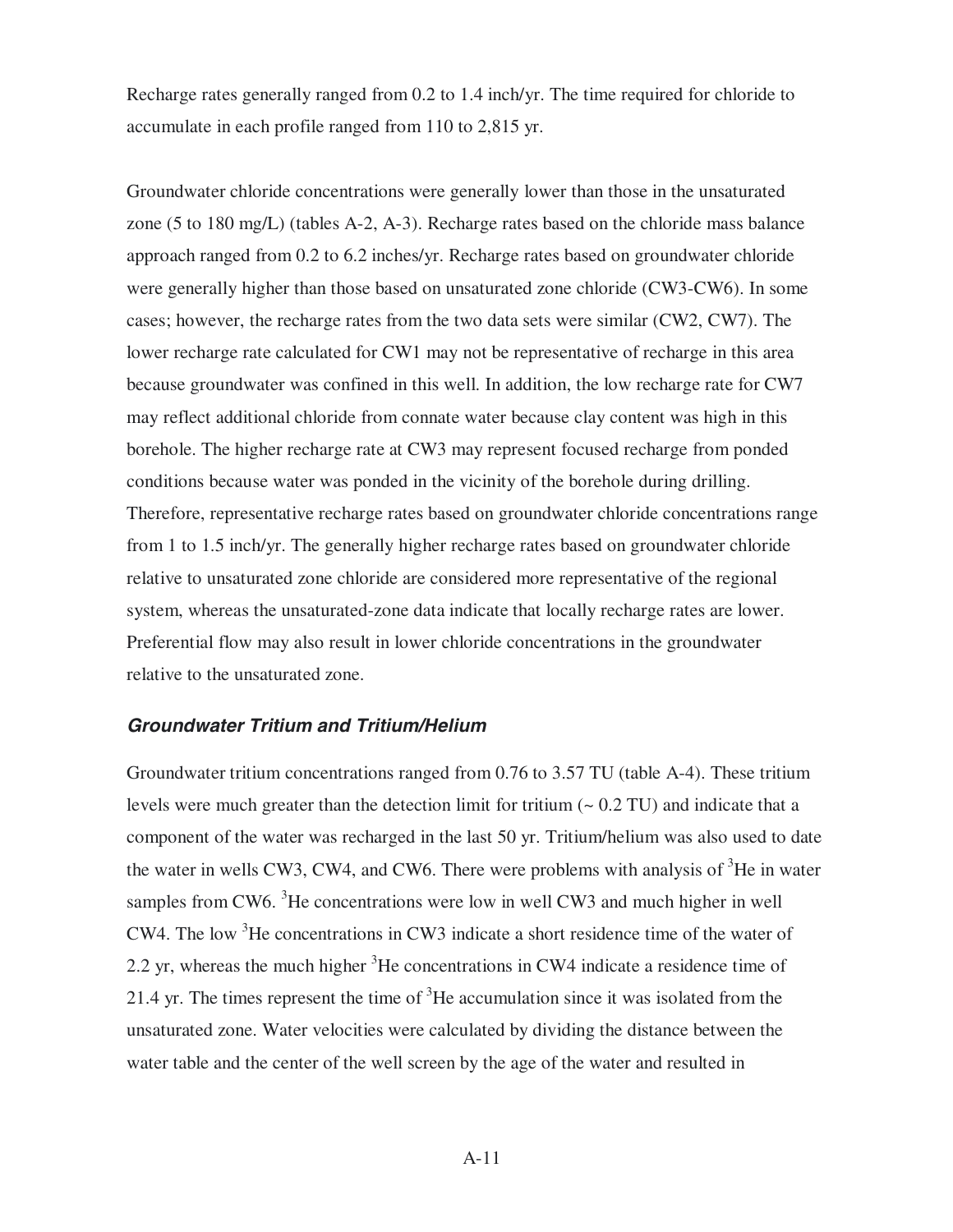| Depth             | Water<br>content | Chloride<br>(mg Cl/kg | Chloride<br>$(mg$ Cl/L | Depth             | Water<br>content | Chloride<br>$(mg$ Cl/kg | Chloride<br>$(mg$ Cl/L |
|-------------------|------------------|-----------------------|------------------------|-------------------|------------------|-------------------------|------------------------|
| (f <sub>t</sub> ) | (g/g)            | soil)                 | water)                 | (f <sub>t</sub> ) | (g/g)            | soil)                   | water)                 |
| CW1               |                  |                       |                        | CW2               |                  |                         |                        |
| 0.5               | 0.09             | 1.90                  | 20.33                  | 0.5               | 0.10             | 2.10                    | 21.94                  |
| 1.0               | 0.07             | 1.00                  | 13.38                  | 1.0               | 0.18             | 2.90                    | 16.17                  |
| 1.5               | 0.07             | 1.30                  | 19.76                  | 1.5               | 0.22             | 3.40                    | 15.46                  |
| 2.0               | 0.05             | 1.00                  | 19.86                  | 2.0               | 0.21             | 3.20                    | 15.46                  |
| 4.0               | 0.19             | 5.70                  | 30.15                  | 2.5               | 0.23             | 2.63                    | 11.41                  |
| 5.0               | 0.19             | 1.80                  | 9.70                   | 4.0               | 0.23             | 4.56                    | 19.76                  |
| 6.0               | 0.12             | 5.29                  | 44.32                  | 5.0               | 0.18             | 4.82                    | 27.00                  |
| 7.0               | 0.13             | 8.63                  | 68.32                  | 6.0               | 0.20             | 5.11                    | 25.54                  |
| 9.0               | 0.15             | 7.00                  | 48.28                  | 7.0               | 0.15             | 4.51                    | 30.42                  |
| 10.0              | 0.13             | 4.01                  | 30.10                  | 8.0               | 0.17             | 4.70                    | 27.18                  |
| 11.0              | 0.13             | 4.32                  | 33.15                  | 9.0               | 0.19             | 4.60                    | 24.54                  |
| 12.0              | 0.12             | 4.81                  | 39.02                  | 10.0              | 0.16             | 4.34                    | 27.35                  |
| 13.0              | 0.20             | 5.20                  | 25.65                  | 11.0              | 0.16             | 4.39                    | 26.99                  |
| 14.0              | 0.16             | 11.01                 | 70.69                  | 12.0              | 0.16             | 4.80                    | 29.28                  |
| 15.0              | 0.15             | 11.01                 | 74.15                  | 14.0              | 0.26             | 6.30                    | 23.85                  |
| 18.0              | 0.05             | 3.10                  | 61.02                  | 15.0              | 0.23             | 6.88                    | 29.52                  |
| 20.0              | 0.07             | 3.20                  | 44.41                  | 16.0              | 0.21             | 5.50                    | 25.88                  |
| 23.0              | 0.10             | 3.94                  | 38.01                  | 17.0              | 0.19             | 4.00                    | 20.72                  |
| 24.0              | 0.09             | 4.10                  | 43.46                  | 19.0              | 0.19             | 2.92                    | 15.24                  |
| 27.0              | 0.08             | 3.50                  | 41.83                  | 20.0              | 0.17             | 3.20                    | 18.78                  |
| 30.0              | 0.08             | 6.10                  | 73.74                  | 21.0              | 0.18             | 4.00                    | 21.73                  |
| 34.5              | 0.20             | 37.00                 | 180.91                 | 24.0              | 0.18             | 3.62                    | 20.59                  |
| 36.0              | 0.14             | 10.00                 | 70.98                  | 28.3              | 0.12             | 3.30                    | 26.67                  |
| 39.0              | 0.19             | 24.00                 | 128.27                 | 30.0              | 0.11             | 2.83                    | 26.00                  |
| 42.0              | 0.23             | 29.98                 | 131.29                 | 33.3              | 0.14             | 3.31                    | 23.93                  |
| 45.0              | 0.21             | 13.00                 | 60.68                  | 36.0              | 0.11             | 2.80                    | 25.42                  |
| 48.0              | 0.20             | 66.19                 | 339.42                 | 39.0              | 0.04             | 0.53                    | 12.24                  |
| 51.0              | 0.18             | 154.76                | 854.09                 | 44.0              | 0.25             | 4.93                    | 19.51                  |
| 54.0              | 0.18             | 294.71                | 1649.57                | 48.3              | 0.25             | 6.29                    | 24.99                  |
| 57.0              | 0.17             | 329.80                | 1906.69                | 51.0              | 0.25             | 9.25                    | 37.34                  |
| 60.0              | 0.14             | 130.12                | 929.65                 |                   |                  |                         |                        |
| 65.0              | 0.12             | 59.07                 | 489.77                 |                   |                  |                         |                        |
| 70.0              | 0.13             | 67.06                 | 502.48                 |                   |                  |                         |                        |
| 75.0              | 0.22             | 60.16                 | 277.50                 |                   |                  |                         |                        |
| 80.0              | 0.18             | 64.98                 | 359.86                 |                   |                  |                         |                        |
| 85.0              | 0.22             | 31.02                 | 143.89                 |                   |                  |                         |                        |
| 90.0              | 0.13             | 27.04                 | 207.76                 |                   |                  |                         |                        |

Table A-3. Water content and chloride concentrations in soil samples from boreholes CW1-CW7.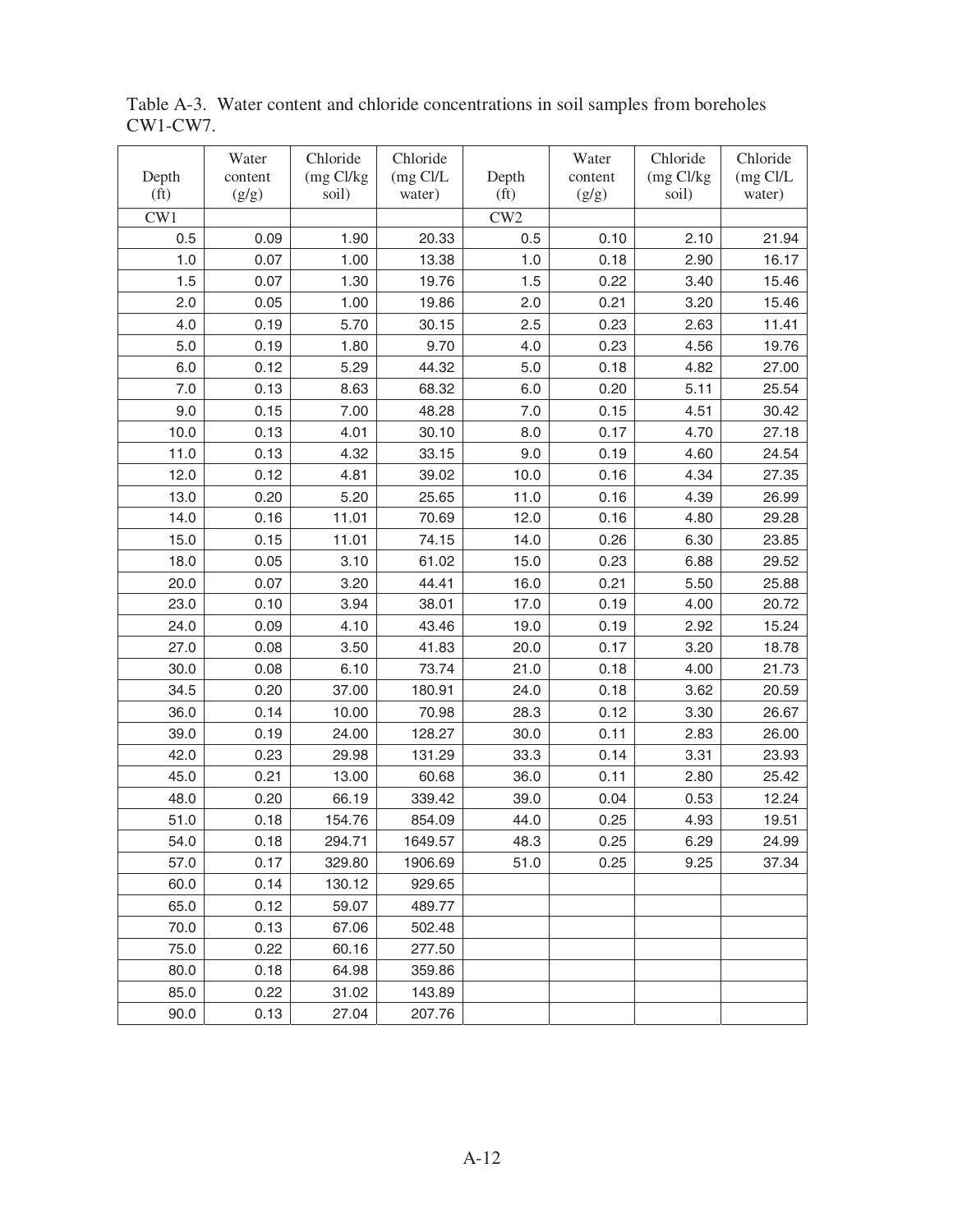| Depth             | Water<br>content | Chloride<br>$(mg$ Cl/kg | Chloride<br>$(mg$ Cl/L | Depth             | Water<br>content | Chloride<br>$(mg$ Cl/kg | Chloride<br>$(mg$ Cl/L |
|-------------------|------------------|-------------------------|------------------------|-------------------|------------------|-------------------------|------------------------|
| (f <sub>t</sub> ) | (g/g)            | soil)                   | water)                 | (f <sub>t</sub> ) | (g/g)            | soil)                   | water)                 |
| CW <sub>3</sub>   |                  |                         |                        | CW4               |                  |                         |                        |
| 0.5               | 0.15             | 1.82                    | 11.83                  | 0.5               | 0.08             | 17.62                   | 221.78                 |
| 1.0               | 0.15             | 5.41                    | 35.92                  | 1.0               | 0.10             | 18.70                   | 184.11                 |
| 1.5               | 0.11             | 1.61                    | 14.76                  | 1.5               | 0.11             | 20.53                   | 191.51                 |
| 2.0               | 0.13             | 2.40                    | 18.62                  | 2.0               | 0.14             | 17.51                   | 127.81                 |
| 4.0               | 0.16             | 4.09                    | 26.24                  | 2.5               | 0.17             | 17.94                   | 103.86                 |
| 5.0               | 0.13             | 4.53                    | 34.33                  | 3.0               | 0.14             | 25.82                   | 185.20                 |
| 6.0               | 0.13             | 3.88                    | 30.86                  | 4.0               | 0.15             | 28.53                   | 189.35                 |
| 7.0               | 0.13             | 3.44                    | 26.40                  | 5.0               | 0.15             | 16.24                   | 105.51                 |
| 8.0               | 0.15             | 4.78                    | 32.08                  | 6.0               | 0.15             | 27.39                   | 178.61                 |
| 9.0               | 0.15             | 4.01                    | 27.03                  | 7.0               | 0.17             | 21.06                   | 126.68                 |
| 10.0              | 0.14             | 4.10                    | 30.15                  | 8.0               | 0.17             | 23.20                   | 134.59                 |
| 11.0              | 0.14             | 4.16                    | 30.16                  | 9.0               | 0.20             | 29.83                   | 148.30                 |
| 12.0              | 0.13             | 4.00                    | 30.43                  | 10.0              | 0.24             | 12.22                   | 51.48                  |
| 13.0              | 0.12             | 4.70                    | 39.30                  | 11.0              | 0.12             | 22.39                   | 192.89                 |
| 14.0              | 0.09             | 3.12                    | 34.20                  | 14.0              | 0.10             | 10.96                   | 109.11                 |
| 15.0              | 0.09             | 2.90                    | 31.92                  | 15.0              | 0.10             | 21.06                   | 211.24                 |
| 16.0              | 0.08             | 2.86                    | 36.68                  | 16.0              | 0.16             | 18.03                   | 116.10                 |
| 17.0              | 0.08             | 3.38                    | 41.08                  | 19.0              | 0.11             | 19.13                   | 174.31                 |
| 18.0              | 0.09             | 4.10                    | 44.30                  | 20.0              | 0.12             | 22.59                   | 196.36                 |
| 21.0              | 0.15             | 5.22                    | 35.22                  | 21.0              | 0.11             | 90.24                   | 814.25                 |
| 24.0              | 0.13             | 4.12                    | 31.41                  | 24.0              | 0.14             | 157.71                  | 1130.63                |
| 27.0              | 0.12             | 5.31                    | 44.89                  | 27.0              | 0.19             | 74.99                   | 401.65                 |
| 30.0              | 0.10             | 5.57                    | 55.00                  | 30.0              | 0.15             | 47.06                   | 307.55                 |
| 33.7              | 0.10             | 3.90                    | 37.87                  | 32.1              | 0.15             | 72.01                   | 471.45                 |
| 36.0              | 0.10             | 4.40                    | 42.69                  | 34.0              | 0.18             | 47.73                   | 258.85                 |
| 39.0              | 0.12             | 15.50                   | 124.72                 | 36.0              | 0.16             | 66.81                   | 405.76                 |
| 43.7              | 0.22             | 4.37                    | 19.58                  |                   |                  |                         |                        |
| 45.5              | 0.21             | 2.81                    | 13.10                  |                   |                  |                         |                        |
|                   |                  |                         |                        |                   |                  |                         |                        |
| CW5               |                  |                         |                        | CW <sub>6</sub>   |                  |                         |                        |
| 0.5               | 30.10            | 32.32                   | 522.16                 | 0.5               | 0.06             | 34.28                   | 559.51                 |
| 1.0               | 32.42            | 17.47                   | 254.34                 | 1.0               | 0.06             | 20.03                   | 334.21                 |
| 1.5               | 30.66            | 19.32                   | 196.47                 | 1.5               | 0.06             | 17.12                   | 266.52                 |
| 2.0               | 32.15            | 37.94                   | 202.70                 | 1.9               | 0.07             | 14.78                   | 218.53                 |
| 4.0               | 30.71            | 28.74                   | 144.88                 | 4.0               | 0.09             | 10.16                   | 114.76                 |
| 5.0               | 30.52            | 68.59                   | 336.05                 | 5.0               | 0.08             | 28.76                   | 344.56                 |
| 6.0               | 30.55            | 119.84                  | 683.88                 | 6.0               | 0.11             | 31.74                   | 279.91                 |
| 7.0               | 29.98            | 86.04                   | 569.48                 | 9.0               | 0.11             | 18.58                   | 164.38                 |
| 8.0               | 31.10            | 55.67                   | 382.62                 | 10.0              | 0.11             | 30.66                   | 284.84                 |
| 9.0               | 30.06            | 52.15                   | 412.04                 | 11.0              | 0.13             | 24.93                   | 188.30                 |
| 10.0              | 30.19            | 24.86                   | 206.03                 | 12.0              | 0.14             | 24.89                   | 176.96                 |

Table A-3 (continued). Water content and chloride concentrations in soil samples from boreholes CW1-CW7.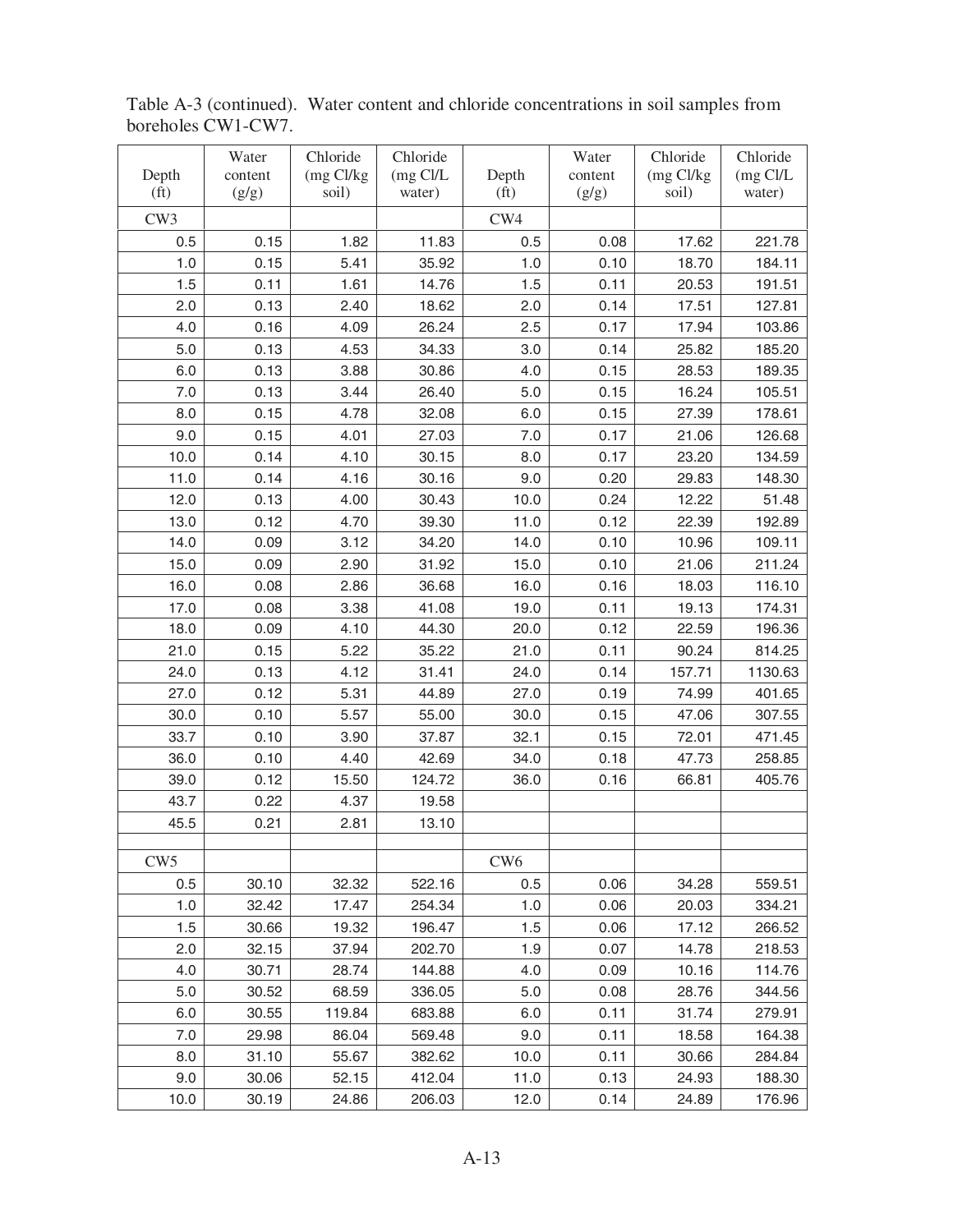Table A-3 (continued). Water content and chloride concentrations in soil samples from boreholes CW1-CW7.

|                   | Water   | Chloride    | Chloride   |                   | Water   | Chloride  | Chloride |
|-------------------|---------|-------------|------------|-------------------|---------|-----------|----------|
| Depth             | content | $(mg$ Cl/kg | $(mg$ Cl/L | Depth             | content | (mg Cl/kg | (mg Cl/L |
| (f <sub>t</sub> ) | (g/g)   | soil)       | water)     | (f <sub>t</sub> ) | (g/g)   | soil)     | water)   |
| CW <sub>5</sub>   |         |             |            | CW <sub>6</sub>   |         |           |          |
| 11.0              | 30.16   | 32.44       | 219.27     | 13.0              | 0.14    | 20.02     | 143.09   |
| 12.0              | 29.98   | 39.36       | 329.65     | 14.0              | 0.17    | 12.34     | 72.48    |
| 14.0              | 30.06   | 46.36       | 195.36     | 15.0              | 0.13    | 17.62     | 134.98   |
| 15.0              | 30.08   | 37.94       | 214.79     | 16.0              | 0.16    | 24.48     | 153.71   |
|                   |         |             |            | 17.0              | 0.17    | 26.68     | 158.20   |
|                   |         |             |            | 19.0              | 0.21    | 25.24     | 120.20   |
|                   |         |             |            | 20.0              | 0.20    | 29.61     | 148.56   |
|                   |         |             |            | 21.0              | 0.13    | 28.71     | 216.90   |
|                   |         |             |            | 24.0              | 0.16    | 31.72     | 201.20   |
|                   |         |             |            | 27.0              | 0.22    | 39.70     | 179.09   |
|                   |         |             |            | 30.0              | 0.10    | 36.43     | 379.23   |
|                   |         |             |            | 33.6              | 0.12    | 53.83     | 452.71   |
|                   |         |             |            | 36.0              | 0.19    | 57.81     | 303.81   |
|                   |         |             |            | 39.0              | 0.25    | 92.91     | 375.35   |
|                   |         |             |            |                   |         |           |          |
| CW7               |         |             |            |                   |         |           |          |
| 0.5               | 0.06    | 34.28       | 559.51     |                   |         |           |          |
| 1.0               | 0.06    | 20.03       | 334.21     |                   |         |           |          |
| 1.5               | 0.06    | 17.12       | 266.52     |                   |         |           |          |
| 1.9               | 0.07    | 14.78       | 218.53     |                   |         |           |          |
| 4.0               | 0.09    | 10.16       | 114.76     |                   |         |           |          |
| 5.0               | 0.08    | 28.76       | 344.56     |                   |         |           |          |
| 6.0               | 0.11    | 31.74       | 279.91     |                   |         |           |          |
| 9.0               | 0.11    | 18.58       | 164.38     |                   |         |           |          |
| 10.0              | 0.11    | 30.66       | 284.84     |                   |         |           |          |
| 11.0              | 0.13    | 24.93       | 188.30     |                   |         |           |          |
| 12.0              | 0.14    | 24.89       | 176.96     |                   |         |           |          |
| 13.0              | 0.14    | 20.02       | 143.09     |                   |         |           |          |
| 14.0              | 0.17    | 12.34       | 72.48      |                   |         |           |          |
| 15.0              | 0.13    | 17.62       | 134.98     |                   |         |           |          |
| 16.0              | 0.16    | 24.48       | 153.71     |                   |         |           |          |
| 17.0              | 0.17    | 26.68       | 158.20     |                   |         |           |          |
| 19.0              | 0.21    | 25.24       | 120.20     |                   |         |           |          |
| 20.0              | 0.20    | 29.61       | 148.56     |                   |         |           |          |
| 21.0              | 0.13    | 28.71       | 216.90     |                   |         |           |          |
| 24.0              | 0.16    | 31.72       | 201.20     |                   |         |           |          |
| 27.0              | 0.22    | 39.70       | 179.09     |                   |         |           |          |
| 30.0              | 0.10    | 36.43       | 379.23     |                   |         |           |          |
| 33.6              | 0.12    | 53.83       | 452.71     |                   |         |           |          |
| 36.0              | 0.19    | 57.81       | 303.81     |                   |         |           |          |
| 39.0              | 0.25    | 92.91       | 375.35     |                   |         |           |          |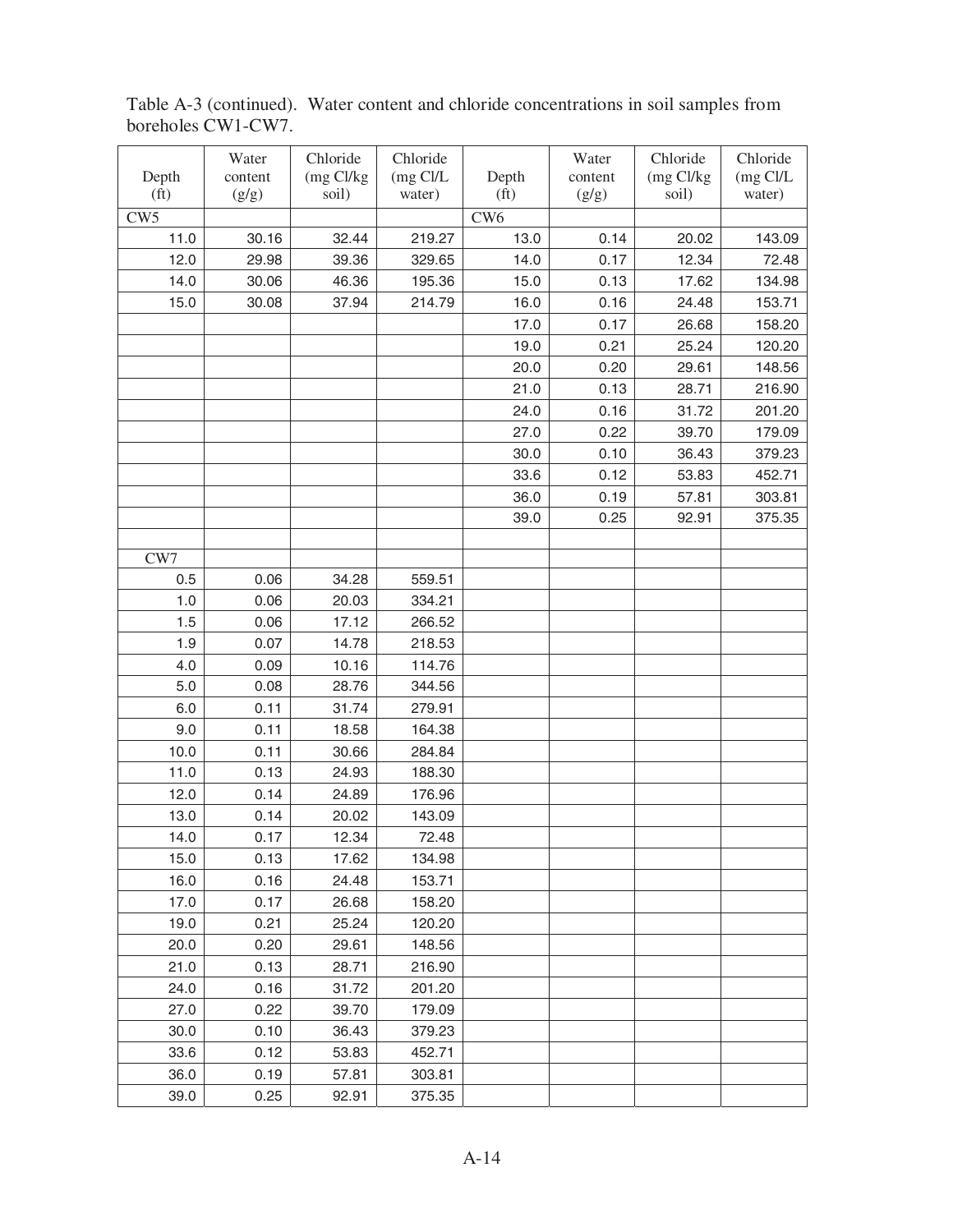| BH<br>no. | 3H<br>(TU) | ${}^{3}$ H error<br>(2σ TU) | $R/Ra^{\dagger}$ | $4$ He<br>cc $STP/g^{\ddagger}$ | $^{20}$ Ne<br>cc STP/g | $40$ Ar<br>cc STP/g | N <sub>2</sub><br>$ cc$ STP/g | $3$ He <sup>*</sup><br>TU | Age<br>(yr) |
|-----------|------------|-----------------------------|------------------|---------------------------------|------------------------|---------------------|-------------------------------|---------------------------|-------------|
| $CW-1$    | 0.76       | 0.18                        |                  |                                 |                        |                     |                               |                           |             |
| $CW-2$    | 3.25       | 0.22                        |                  |                                 |                        |                     |                               |                           |             |
| $CW-3$    | 3.3        | 0.22                        | 1.072            | 4.41E-08                        | 1.99E-07               | 4.72E-04            | 0.0150                        | 0.4                       | 2.2         |
| $CW-4$    | 3.57       | 0.24                        | 1.072            | 9.35E-08                        | 2.97E-07               | 7.04E-04            | 0.0251                        | 21.4                      | 34.5        |
| $CW-5$    | 2.43       | 0.2 <sub>0</sub>            |                  |                                 |                        |                     |                               |                           |             |
| CW-6      | 3.05       | 0.2                         | 0.986            | 5.80E-08                        | 2.59E-07               | 5.66E-04            | 0.0184                        | $-7.1$                    |             |
| $CW-7$    | 1.1        | 0.18                        |                  |                                 |                        |                     |                               |                           |             |

Table A-4. Results of  ${}^{3}$ He,  ${}^{4}$ He,  ${}^{20}$ Ne,  ${}^{40}$ Ar, and N<sub>2</sub> measurements, and calculated tritiogenic helium-3 ( ${}^{3}He^{*}$ ) and  ${}^{3}H/{}^{3}He$  ages.

<sup>†</sup> R is the <sup>3</sup>H/<sup>4</sup>He ratio of the sample; Ra is the <sup>3</sup>He/<sup>4</sup>He ratio of the air standard

‡ STP Standard temperature and pressure

<sup>3</sup>H error reported as two standard deviations  $(2\sigma)$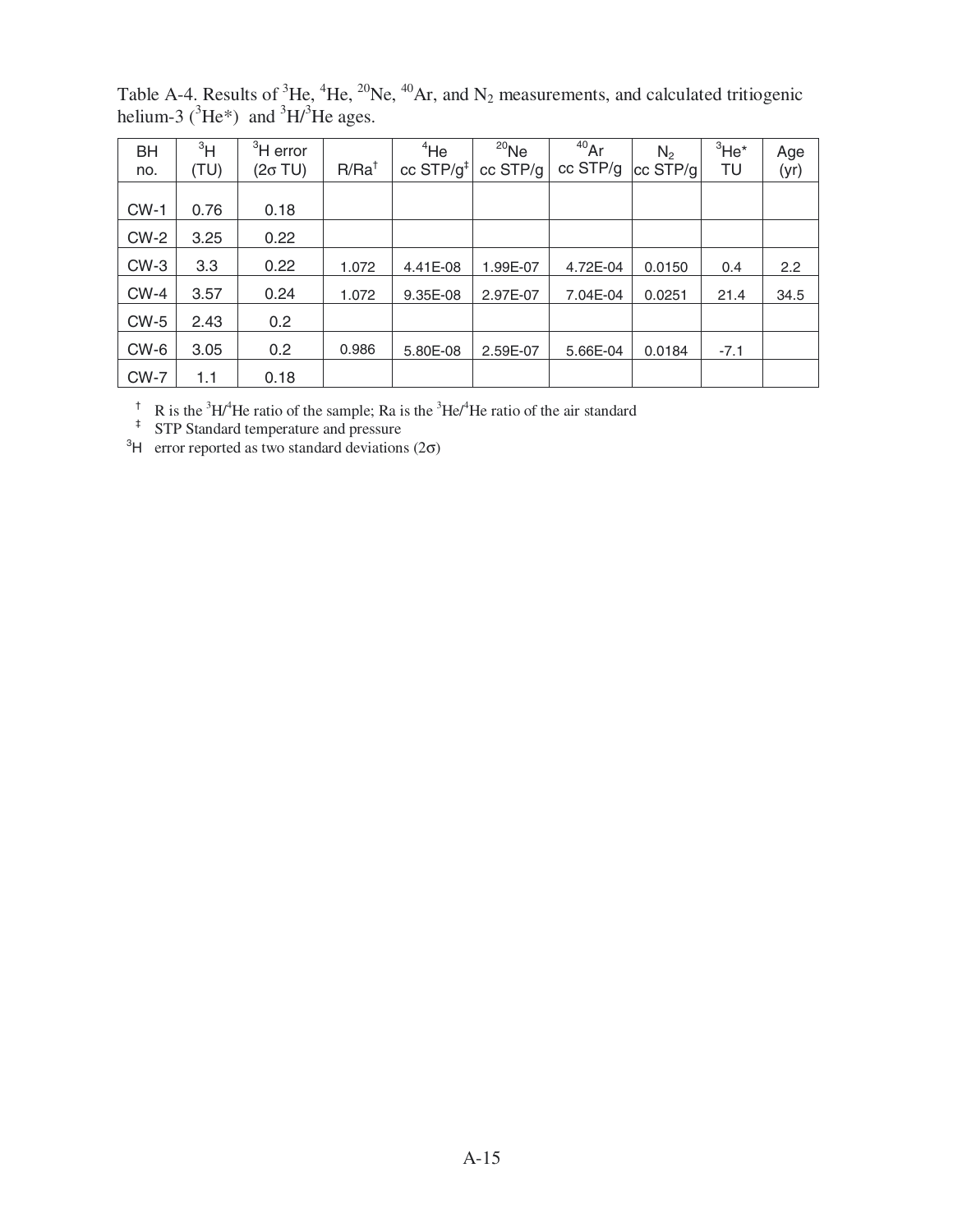velocities of 0.4 (CW4) to 4 ft/yr (CW3). Recharge rates of 1.6 (CW4) to 16.7 inches/yr (CW3) were calculated by multiplying the velocities by the average porosity of 0.35. The recharge rate for CW4 of 1.6 inch/yr is similar to that estimated from the groundwater chloride concentration. The recharge rate for CW3 of 16.7 inches/yr is higher than that estimated from groundwater chloride concentration of 6.2 inches/yr.

### **DISCUSSION**

The results of this study indicate that there is no systematic variation in recharge rates spatially. There was more variability locally in one area than there was between different areas. Recharge rates based on groundwater chloride ranged from 0.2 to 1.3 inch/yr in the southern zone and from 0.3 to 1.2 inch/yr in the northern zone. The low recharge rates in the southern and northern sampling areas may be related to confined conditions because these boreholes were deeper and overlain by clay-rich sediments relative to nearby boreholes.

Groundwater chloride concentrations seem to provide the most reliable recharge estimates and indicate that the average recharge rate ranges from about 1 to 1.5 inch/yr. The high recharge rate estimated for well CW-3 may be related to additional inputs of chloride from ponded water at the surface in nearby regions. Recharge rates based on unsaturated-zone chloride concentrations were generally lower than those estimated from groundwater chloride. This discrepancy in recharge rates may result from groundwater chloride not representing vertical recharge from the land surface in the area immediately overlying the well and generally lower recharge rates in the sampled unsaturated zones.

#### **REFERENCES**

- Allison, G. B., and Hughes, M. W., 1978, The use of environmental chloride and tritium to estimate total recharge to an unconfined aquifer: Australian Journal of Soil Resources, v. 16, p. 181–195.
- Egboka, B. C. E., Cherry, J. A., Farvolden, R. N., and Frind, E. O., 1983, Migration of contaminants in groundwater at a landfill: a case study. 3. Tritium as an indicator of dispersion and recharge: Journal of Hydrology, v. 63, p. 51–80.

A-16